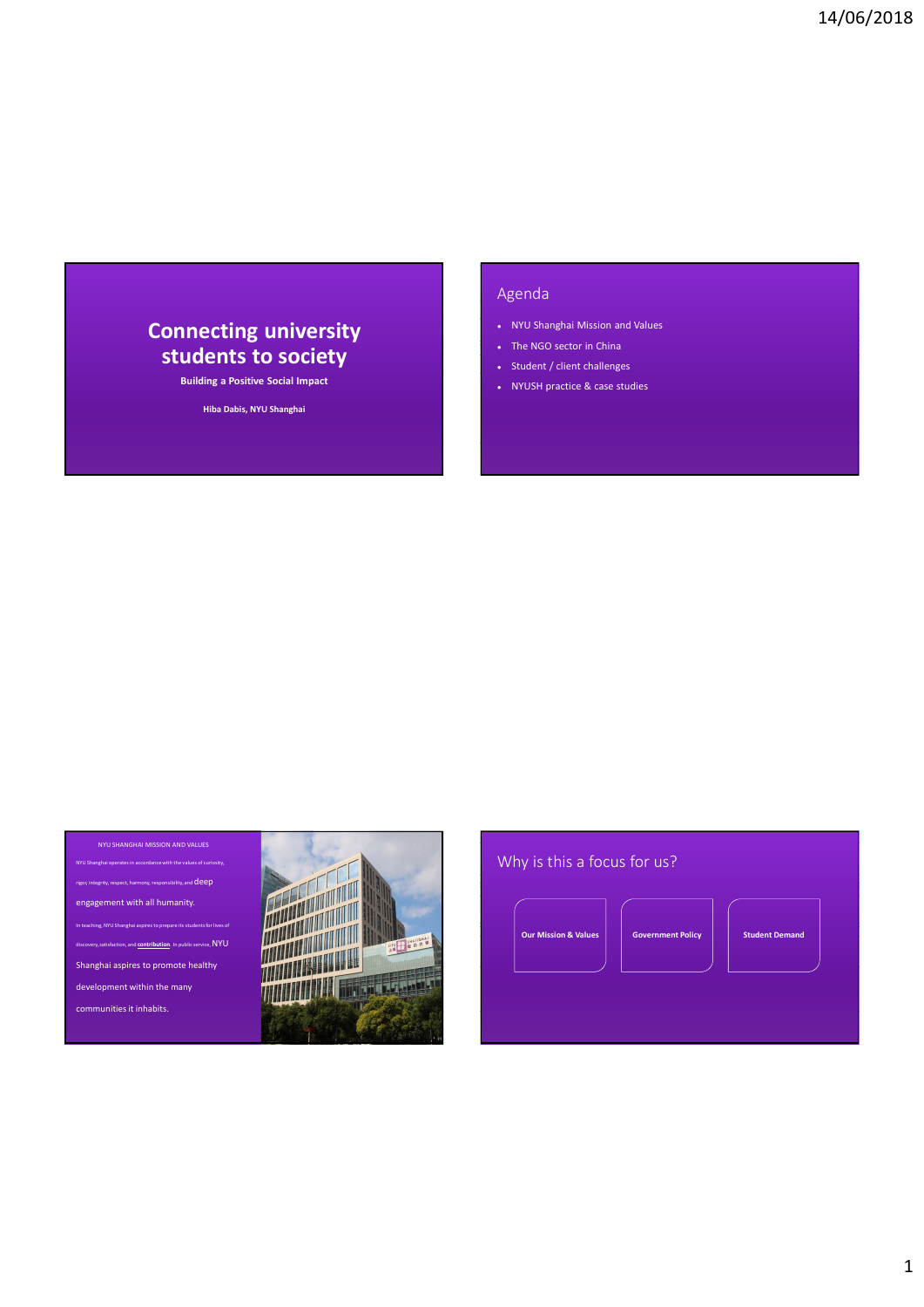Officially registered NGOs in China in 2017

Many are highly professionalized with mainly paid staff. Can act volunteers and<br>as major employers in a state of formalized as major employers in a town or community

ers in China (9.75% of<br>population)

Many smaller ones are often staffed entirely by volunteers and less



### What do they look for from candidates?

- Cultural Understanding, work experience, embracing challenges
- Self motivated
- No specific major background required
- Many NGOs hire the same types of employees who can be found at forprofit companies, such as HR, financing and marketing.

### Let's discuss

- . What are the challenges for your students who would like to pursue a positive social impact career? For corganizations trying to recruit them? <br>
What are the challenges for your students who would<br>
like to pursue a positive social impact career? For<br>
organizations trying to recruit them?<br>
What are the challenges you face in
- 
-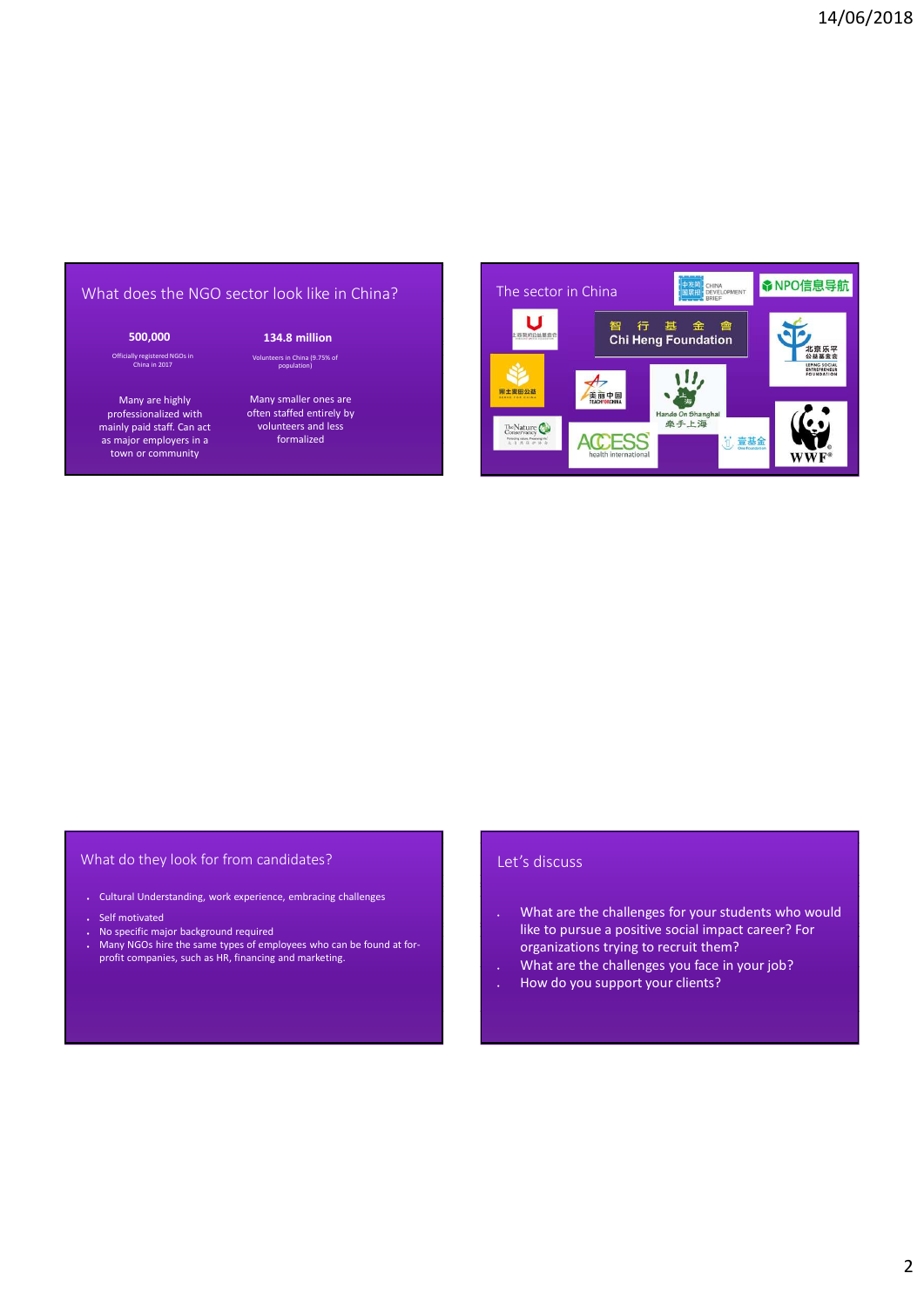

# Student spotlight: Nofar



- $\triangleright$  Green Shanghai, Go Green Week, NYUSH Trash Fashion Show  $\vert$
- Organized first sustainable development conference on campus<br>Intermed at the Alliance for Water Stewardship in Shanghai (CDC)<br>Sundied abroad in NY and Washington DC<br>Intermed at Hudson Institute<br>Chinaram Hudson Institute
- $\triangleright$  Interned at the Alliance for Water Stewardship in Shanghai (CDC Summer Service Grant) vice Grant)<br>bad in NY and W
- $\triangleright$  Interned at Hudson Institute  $\blacksquare$
- → Schwarzman Scholar in the control of the control of the control of the control of the control of the control of the control of the control of the control of the control of the control of the control of the control of th
- ng in water resource n<br>Irity for peace building

# Student spotlight: Richard



# Business & Finance major<br>
Constitutional Law class in sophomore year and Developed an interest in public policy and law through his Constitutional Law class in sophomore year  $\blacksquare$ <br>
Constitutional Law class in sophomore y **Experiment on the Hill contract of the Hill contract of the Hill contract of the Hill contract of the Hill contract of the Hill contract of the Hill contract of the Hill contract of the Hill contract of the Hill contract**

- **ull time job at ACCESS He**<br>uture plans: apply to law
- Future plans: apply to law school because he is interested in healthcare legal reform and the content of the interested in healthcare legal reform organization

# Student spotlight: Reida



- 
- Family immigrated to US from Sudan<br>  $\triangleright$  Her cause: education based directives<br>  $\triangleright$  Volunteered for local food banks and environmental clean up<br>  $\triangleright$  projects

- $\triangleright$  Studied abroad in Ghana **Volution and Studies about Algebra**  $\triangleright$  Volunteered for West Africa AIDS Foundation in Ghana
- **Peace Corps teaching high school students**  $\triangleright$  **Future plans: working for the UN or another international organization**